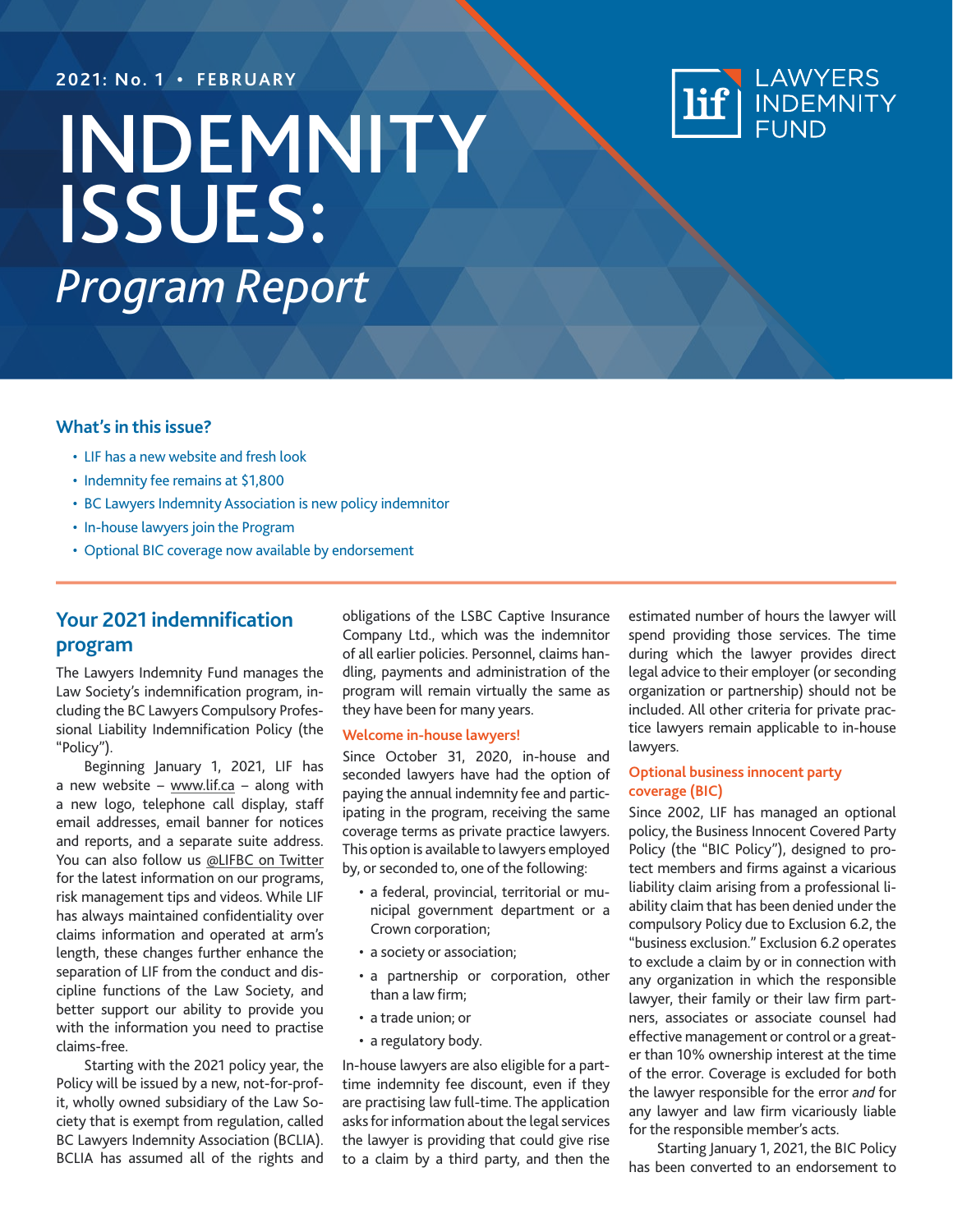the compulsory Policy, with no change to the coverage. For more information, see our [website.](https://www.lif.ca/your-policy/optional-coverage/)

### **Your 2021 Indemnification Policy**

Your policy provides the following coverage: Part A – professional liability (errors & omissions), Part B – trust protection for dishonest appropriation, and Part C – trust shortage liability arising from social engineering fraud or reliance on fraudulent certified cheques.

### **The 2021 indemnity fee**

The indemnity fee remains at \$1,800 per full-time lawyer for 2021, and has only increased by \$50 since 2011. The fee level and stability are the result of lawyers identifying and reporting claims and potential claims without delay, and LIF's successful repairs, effective claims handling, and solid risk management and investment policies.

### **Some definitions have been added to clarify coverage**

The Policy covers costs as damages, except for special costs. Although the coverage is unchanged, definitions for "costs" and "special costs" have been added. Also, definitions for "related organization" and "seconded lawyer" have been added regarding coverage for in-house lawyers.

### **Amendment to Exclusion 7 – in-house lawyers**

Exclusion 7 excluded coverage for claims against in-house lawyers. Given the decision to offer coverage to those lawyers, the exclusion has been amended so that only claims against an in-house lawyer by their employer, or its related organization, are removed from coverage.

### **2021 and beyond**

LIF continues to assess the indemnification program, and respond to changes in the practice of law and society at large. While COVID-19 has resulted in more rapid modernization of the legal profession, we will continue to adapt the program to respond to your needs. Your efforts to manage your practice well are the first and best tool to fight against losses. Although the policy provides the broadest professional liability coverage in Canada, commercial insurance should also be a part of your risk management plan. We will continue to provide you with information on new and evolving risks, and how to mitigate those risks through firm management practices and commercial insurance products.

### **A review of claim and potential claim reports**

### **Part A (Negligence)**

The extraordinary year that just ended has not (yet) resulted in significant changes to reporting patterns. The chart on page 3 shows the number of reports and their frequency (reports divided by lawyers) over the past five years. The drop in number and frequency in 2020 is likely the result of the reduction in legal work during the early months of the COVID-19 lockdown. The two charts on page 4 provide more information about the specific claims experience in 2020 by area of law. The first chart shows the percentage of reports generated by the different practice areas. *Civil litigation - plaintiff* and *Motor vehicle - plaintiff* continue to account for roughly one-third of all reports. These areas attract a higher risk of a missed deadline or settlers' remorse claim, and the claims activity likely reflects that risk. The second chart shows the areas of practice according to severity  $-$  the expected cost of claims. At this stage, COVID-19 does not appear to have had a material effect on the relative ranking of areas of practice.

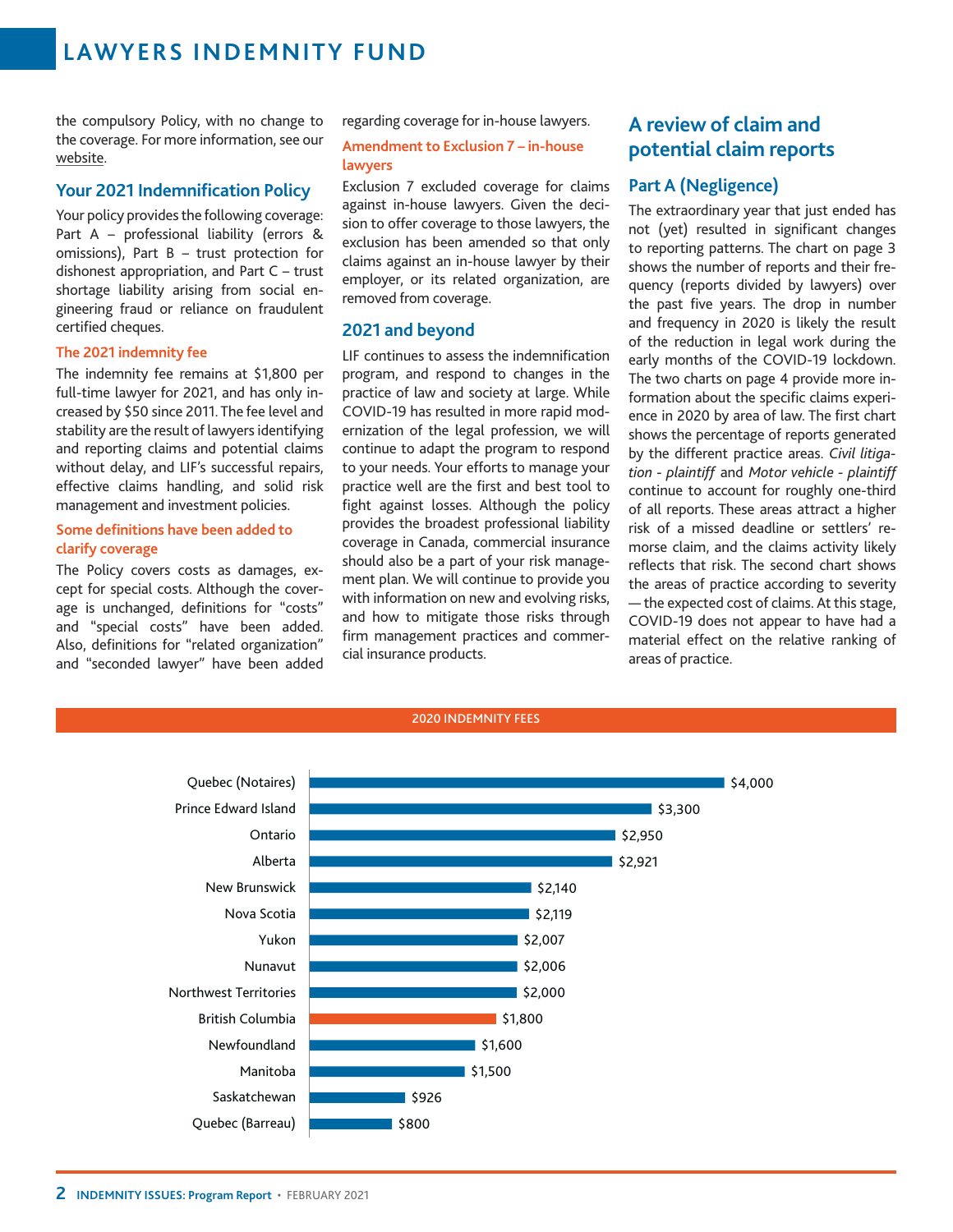### **Part B (theft)**

Since this coverage was introduced in 2004, total compensation of \$3,025,400 has been paid relating to 118 claims involving 36 different lawyers. Given the 9,000 or so lawyers in private practice, our claims experience continues to demonstrate the very small number of lawyers involved in misappropriations.

In 2020, seven claims were paid on behalf of six different lawyers, totalling approximately \$203,900.

The following amounts were also paid:

- \$168,000 for settlement funds held in trust that were misappropriated by a lawyer retained in a family law matter.
- • \$14,400 on behalf of a lawyer who kept client funds held in trust after completing a real estate conveyance.
- \$7,500 in respect of a matrimonial dispute in which the lawyer kept a balance of funds held in trust.
- • \$5,500 on behalf of a lawyer who did not return the unused balance of funds provided for a real estate transaction.
- • \$5,300 for money paid to a lawyer for disbursements that were not incurred and the money was not returned.
- • \$3,200 on behalf of a lawyer who accepted retainer funds to act in a family

dispute but did not complete the work and did not return the funds.

These lawyers are no longer members of the Law Society.

Other claimsin 2020 are not being pursued or did not involve misappropriation, or we are not yet in a position to determine if the claim is properly payable.

We take steps to recover amounts paid on all claims, including suing lawyers and executing on judgments where feasible, and have now successfully recovered over \$162,000.

### **Part C: Trust shortage liability arising from social engineering fraud or reliance on fraudulent certified cheques**

### **Bad cheque scam**

Part C was introduced in 2012 to provide coverage for the "bad [cheque](https://www.lif.ca/risk-management/fraud-prevention/bad-cheque-scam/)" scam. In this scam fraudsters try to trick lawyers into depositing what appears to be a genuine certified cheque or bank draft, but is actually a well-made fake, into trust. On the strength of that deposit, the lawyer pays good funds out of trust to the fraudster and is left with a trust account shortfall. Advice on how to avoid getting caught and become familiar with the common characteristics, red flags, twists and developments, and

| <b>San Friday</b>                                                                                                                                                                                                                                                                                                                                                                                                                                                                                                                                                                                                                                                                                                                                                                                                                                                                                                                                                                                                                                                                                                                                                                     | <b><i><u>STERNOON</u></i></b>                                                                                                                                                                                                                                                                                                                                                                                                                                                                  |  |
|---------------------------------------------------------------------------------------------------------------------------------------------------------------------------------------------------------------------------------------------------------------------------------------------------------------------------------------------------------------------------------------------------------------------------------------------------------------------------------------------------------------------------------------------------------------------------------------------------------------------------------------------------------------------------------------------------------------------------------------------------------------------------------------------------------------------------------------------------------------------------------------------------------------------------------------------------------------------------------------------------------------------------------------------------------------------------------------------------------------------------------------------------------------------------------------|------------------------------------------------------------------------------------------------------------------------------------------------------------------------------------------------------------------------------------------------------------------------------------------------------------------------------------------------------------------------------------------------------------------------------------------------------------------------------------------------|--|
| <b>RESIDENCE 2 / RECEIVED THE 24 YEARS</b><br>Bad Cheque Scam: List of Names and<br>Documents                                                                                                                                                                                                                                                                                                                                                                                                                                                                                                                                                                                                                                                                                                                                                                                                                                                                                                                                                                                                                                                                                         |                                                                                                                                                                                                                                                                                                                                                                                                                                                                                                |  |
| Ayrest Installation St. Program autobiological and<br>because it characteristics and the same<br>Many receipt rate darks only new this receipt twist cost.<br>Rent Holland and Marine Charles<br><b>Report Follows</b> 100                                                                                                                                                                                                                                                                                                                                                                                                                                                                                                                                                                                                                                                                                                                                                                                                                                                                                                                                                            | Names Coraclete Int of<br>account in eighteilen is ei<br>andes<br><b>STATISTICS</b>                                                                                                                                                                                                                                                                                                                                                                                                            |  |
| The article and of a subset<br>Management state<br>Manipulate a residence manager and other description<br>Buck started their risk streams<br>We're take form resident and residents.<br>design and all active of the annual series and the fundace had cost 1.45. There was the last<br>anything the state terms of the first state of a function is of an extent to the constraint of<br>division's.<br>the compressed divisions are symptoms of the cost. Moreover, because a financial stage as the spins<br>testimo e collide del coste sino all'estati di circo della consentazione di coste contabilidade alla colora del collidera del colora<br>In a constituted and registrated to high-a state and constitution of the country. Williams and<br>cannot appear region's, young governings, receive a factor color protects.<br>For their contributions better after rather at self-a third size and design of seath, much market<br>to limite insert at it until all formations and the formational and manufacturing<br>adasını ol'ter ilk desenvir oni singul geridi beşel işil gelenir.<br>And April main department or content procedillate that between the top to the | <b>Booker, &amp; Artest</b><br><b>Missing and details</b><br><b>Notes</b> , Name of Life Allen,<br>Daniel Average to All<br>SALVA - HOTCHIS<br><b>SHOW STATE</b><br><b>Service Street</b><br>Spring's Scholar (2010)<br>there contains on your<br>Autors, Textilo and<br><b>Bulgar Section</b><br><b>WITH THEFT</b><br>Marcha alan California di III.<br>Mine Relaysing Cards<br>The November 1984<br>Warran Warranteening<br>Most and . In on an interest chief with<br><b>Week bakermann</b> |  |
| Names: In alphabetical coder by ruse                                                                                                                                                                                                                                                                                                                                                                                                                                                                                                                                                                                                                                                                                                                                                                                                                                                                                                                                                                                                                                                                                                                                                  | <b>TORONTO, MATION</b><br>Marketing Art call with a<br><b>Replaced: Excellental Miller</b>                                                                                                                                                                                                                                                                                                                                                                                                     |  |
| Planty debt collection scarn (includes autoinsding loans,<br>conservid felix, with soni agreement, intributed<br>property benefit of treat, supers boad, franchise agreement).                                                                                                                                                                                                                                                                                                                                                                                                                                                                                                                                                                                                                                                                                                                                                                                                                                                                                                                                                                                                        | SAVA MARCO<br>NAMES AND DESCRIPTIONS<br><b>Sushalow was and home</b><br>Services and monitor                                                                                                                                                                                                                                                                                                                                                                                                   |  |
| instrumental in their aprentices informal surface design or last at more<br><b>Britton &amp; Silver</b><br><b>Bally Maryl</b><br>Arrested Standard Millered<br>Brix Seattle Blv.<br>Auto Automobile<br>Arrest Motors                                                                                                                                                                                                                                                                                                                                                                                                                                                                                                                                                                                                                                                                                                                                                                                                                                                                                                                                                                  | <b>NAME PARTIES</b><br>Modium, Tending Glob critics<br>Statistics, Assistant Millers<br>Sales to a street<br>lease class chiefs of<br>lines are the wind<br>St. Advis.<br>NATURA NASANJARANG MALAYAR TALI AN                                                                                                                                                                                                                                                                                   |  |

steps you can take to manage the [risk](https://www.lif.ca/risk-management/fraud-prevention/bad-cheque-scam/bad-cheque-scam-steps-to-manage-risk/) is [found](https://www.lif.ca/risk-management/fraud-prevention/bad-cheque-scam/bad-cheque-scam-steps-to-manage-risk/) here. Review the list of actual [names](https://www.lif.ca/risk-management/fraud-prevention/bad-cheque-scam/bad-cheque-scam-list-of-names/) and [documents](https://www.lif.ca/risk-management/fraud-prevention/bad-cheque-scam/bad-cheque-scam-list-of-names/) fraudsters have used in BC:

#### **Other social engineering scams**

In 2017, Part C was expanded to provide some coverage for other "social engineering" scams, such as the "phony [change](https://www.lif.ca/risk-management/fraud-prevention/other-social-engineering-scams-including-phony-cha/) in payment [instructions](https://www.lif.ca/risk-management/fraud-prevention/other-social-engineering-scams-including-phony-cha/) scam" and the ["pho](https://www.lif.ca/risk-management/fraud-prevention/other-social-engineering-scams-including-phony-cha/)ny [direction](https://www.lif.ca/risk-management/fraud-prevention/other-social-engineering-scams-including-phony-cha/) to pay from a senior partner, staff [member](https://www.lif.ca/risk-management/fraud-prevention/other-social-engineering-scams-including-phony-cha/) or other lawyer."These frauds involve fraudsters pretending to be an existing client or someone genuinely authorized to give instructions on the client's behalf and also result in trust funds going into the pockets of fraudsters.

*continued on page 6*



### NUMBER AND FREQUENCY OF REPORTS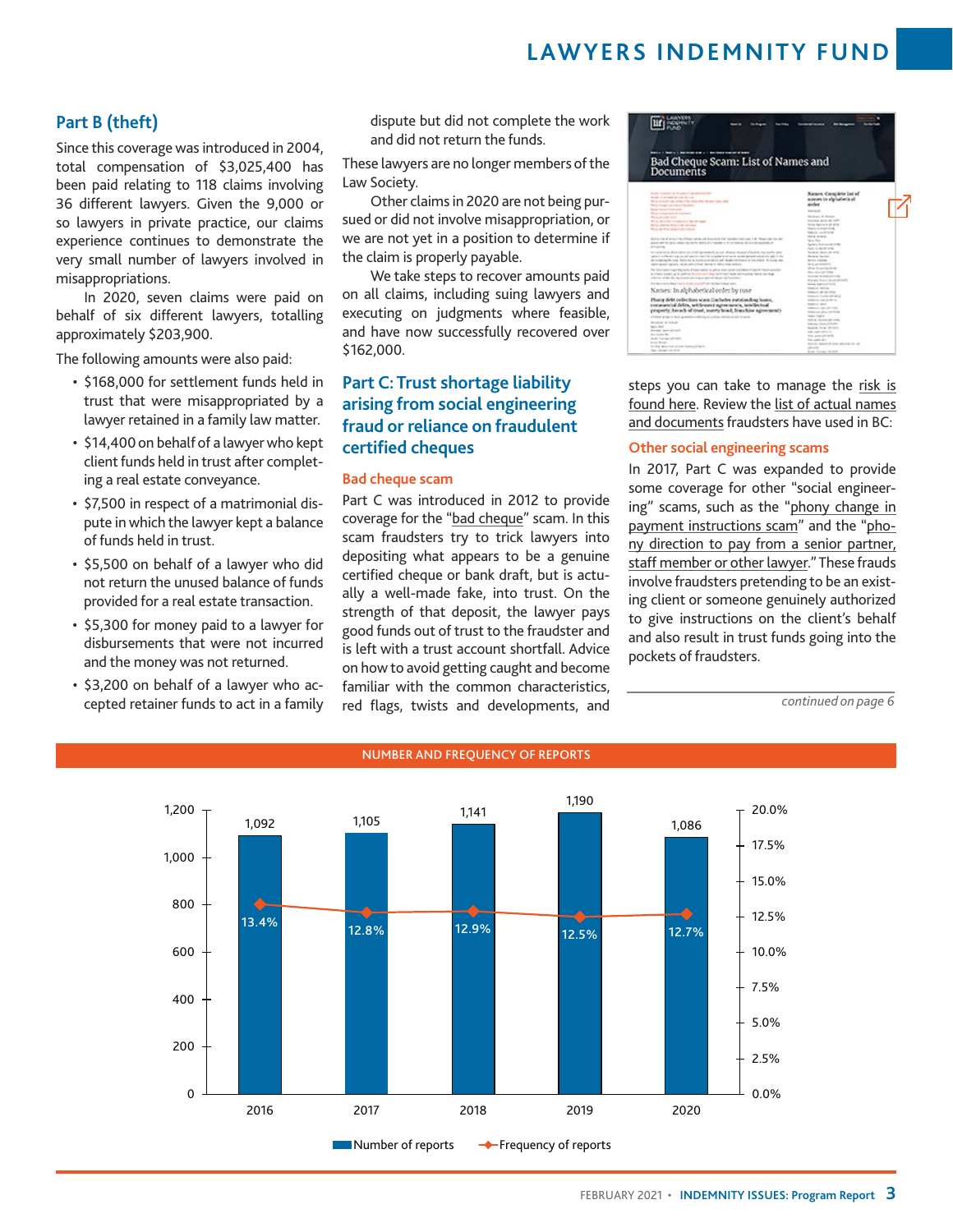

### FREQUENCY OF REPORTS BY AREA OF LAW – 2020

### SEVERITY OF REPORTS BY AREA OF LAW – 2020

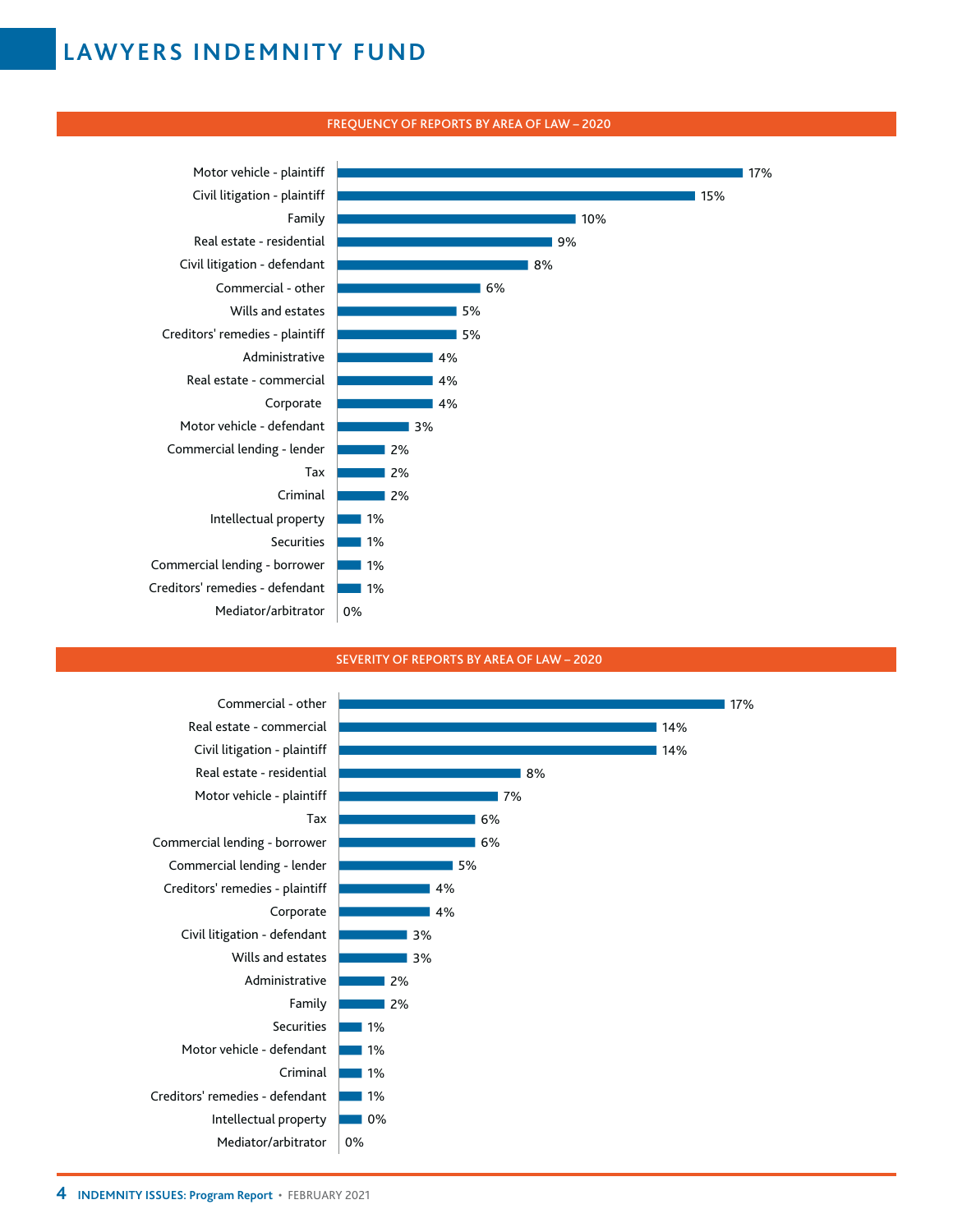| <b>2020 Risk Management in Review</b>                                                                                                                                                                                                                                                                                                                                                 | $\sqrt{1}$                                                                                       |
|---------------------------------------------------------------------------------------------------------------------------------------------------------------------------------------------------------------------------------------------------------------------------------------------------------------------------------------------------------------------------------------|--------------------------------------------------------------------------------------------------|
| Read our 2020 risk management advisories to get a head start<br>in the new year                                                                                                                                                                                                                                                                                                       | <b>CLICK HERE</b>                                                                                |
| Sweeping amendments to the Securities Act. The amendments enable the BC Securi-<br>1.<br>ties Commission (BCSC) to order administrative monetary penalties without a hearing<br>for certain contraventions, order minimum sentences, increase penalties, and expand<br>BCSC's investigative, enforcement and collection powers.                                                       | » January 2020 E-Brief                                                                           |
| 2. Our February Indemnity Issues reported on the indemnity program.                                                                                                                                                                                                                                                                                                                   | » February 2020 Indemnity Issues:<br>Program Report                                              |
| 3. The Ministry of Attorney General issued a Consultation Paper on the Uniform Civil<br><b>Enforcement Money Judgments Act.</b>                                                                                                                                                                                                                                                       | » April 2020 E-Brief                                                                             |
| 4. Beware of increased cyber-security risks during COVID-19. Always think before you<br>click and read our Notice to the Profession for other tips.                                                                                                                                                                                                                                   | » April 15, 2020 Notice to the Profession                                                        |
| 5. A BC lawyer reported that funds were withdrawn from his bank account by the use of<br>a counterfeit law firm cheque.                                                                                                                                                                                                                                                               | » May 1, 2020 Notice to the Profession                                                           |
| 6. Watch this video to learn the story of a lawyer who suffered from depression and how<br>lawyers can prioritize health and mental well-being.                                                                                                                                                                                                                                       | Su Forbes, QC                                                                                    |
| Reminder to beat the rush: file Notices of Civil Claim using Court Services Online.<br>7.                                                                                                                                                                                                                                                                                             | » May 8, 2020 Notice to the Profession                                                           |
| Update on video-conferencing information: risk management tips.<br>8.                                                                                                                                                                                                                                                                                                                 | » May 11, 2020 Notice to the Profession                                                          |
| 9. The Government of Canada published draft federal legislative proposals that suspend<br>certain time limits and enable federal ministers to extend or suspend other time limits.                                                                                                                                                                                                    | » June 2020 E-Brief                                                                              |
| 10. Cyber-attacks on the rise during COVID-19.                                                                                                                                                                                                                                                                                                                                        | » June 23, 2020 Notice to the Profession                                                         |
| 11. Attention real estate lawyers: don't forget additional property transfer tax for foreign<br>nationals, foreign entities and taxable trustees: Watch this video for our top risk man-<br>agement tips.                                                                                                                                                                             | Marlon Song<br>Claims Counse                                                                     |
| 12. Certain federal limitation periods have been suspended. An Act respecting further<br>COVID-19 measures received Royal Assent on July 20, 2020.                                                                                                                                                                                                                                    | » August 2020 E-Brief                                                                            |
| 13. Back to basics: Watch this video to learn about your indemnification policy.                                                                                                                                                                                                                                                                                                      | <b>Shelley Braun</b><br>Director of Underwritin<br>& Claims                                      |
| 14. Reminder: Private BC companies must create and maintain a Transparency Register as<br>of October 1, 2020.                                                                                                                                                                                                                                                                         | » October 2020 E-Brief                                                                           |
| 15. Land Owner Transparency Registry in force November 30, 2020. Certain corporations,<br>trusts and partnerships are required to file a transparency declaration and a transpar-<br>ency report with the LOTA administrator to disclose beneficial ownership. Failure to<br>comply will result in the land title registry refusing the registration and may also result<br>in fines. | » October 7, 2020 Notice to the<br>Profession<br>» November 25, 2020 Notice to the<br>Profession |